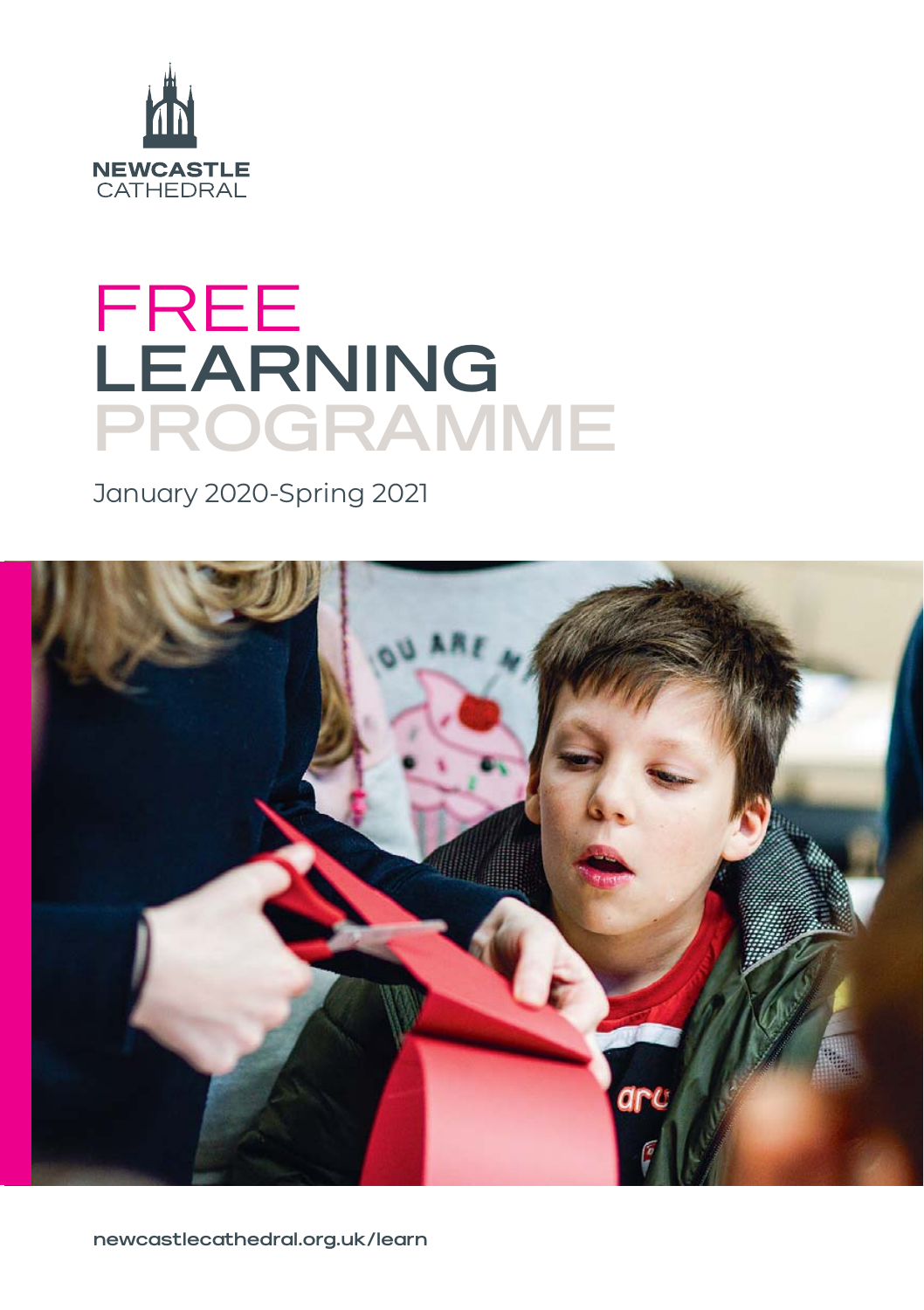Newcastle Cathedral is currently undergoing a transformative project to become a multipurpose space used for worship, creativity, celebration, exploration and community.

We remain open during this time of change and are still welcoming visitors and school groups to the Cathedral. We will be visiting schools across the North East to share the history of the Cathedral and its exciting programme going forward.

Whether you want to learn more about the Christian faith, the history of the Cathedral, the people who are remembered here or the artists and designers who helped build it, we have something to suit your group.

### **FREE**

Creative History sessions for Key Stage 1 and Key Stage 2 groups at your school.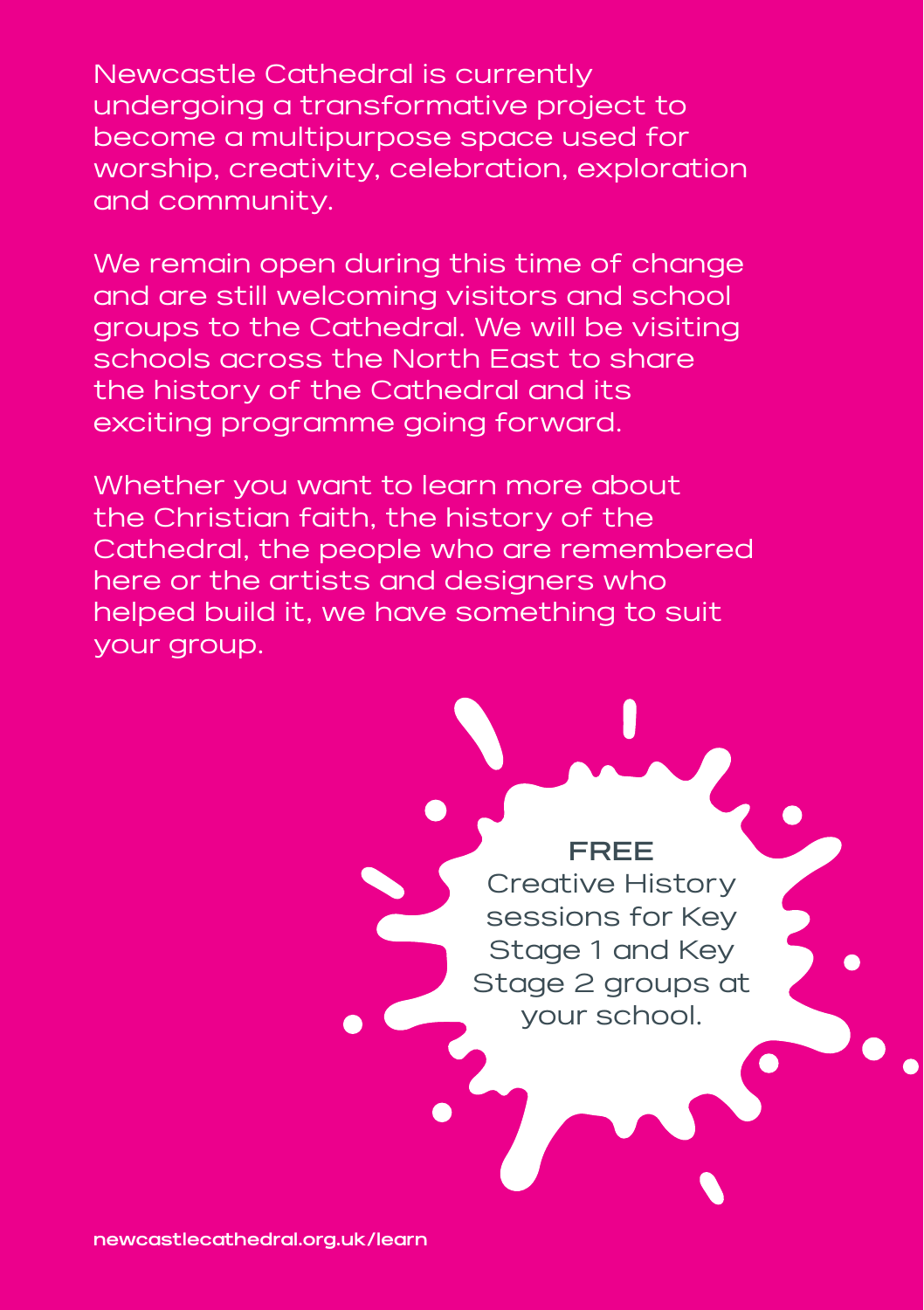





### Key Stage 1

#### **Beautiful Birds Paper Crafting**

This one-hour cross curricular workshop explores some of the marble, brass and glass birds that you can find hidden around the Cathedral and the meanings that they hold. Students will learn basic paper-crafting techniques and will make their own 'Beautiful Bird' headdresses.

#### **Bright, Light, Build**

This one-hour cross curricular workshop explores some of the stained glass windows in Newcastle Cathedral, and the artists who made them. Working in groups, students will explore colour and light, build large scale dens\* and use collage techniques to create their own stained 'glass' windows.

\* Please note that if held at your school this workshop requires the use of a large, open space to accommodate den building.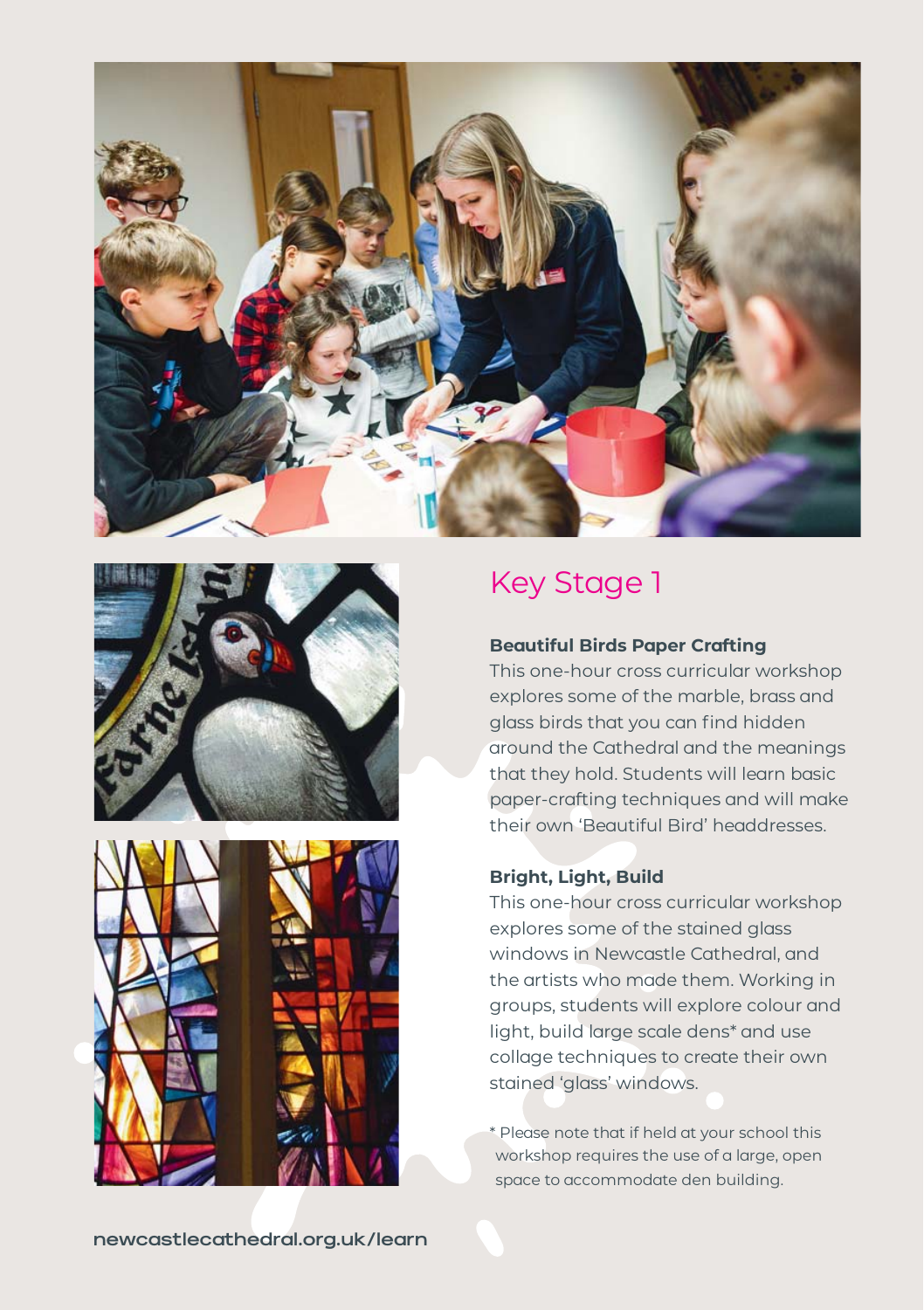

# Key Stage 2

### **Curious Creatures Carving**

This 90-minute cross curricular workshop explores some of the 'curious creatures' that can be found in Newcastle Cathedral and looks at the North East artist Ralph Hedley who created many of them. Students will learn basic carving techniques and will make their own mini 'curious creature' carving using safe tools and bars of soap.

#### **Magnificent Memorial Making**

This two-hour cross curricular workshop explores some of the memorials that can be found in Newcastle Cathedral, and the people that they were made for. Using basic engraving techniques students will create their own version of the famous 'Thornton Brass' and will use printmaking techniques to make their own prints.

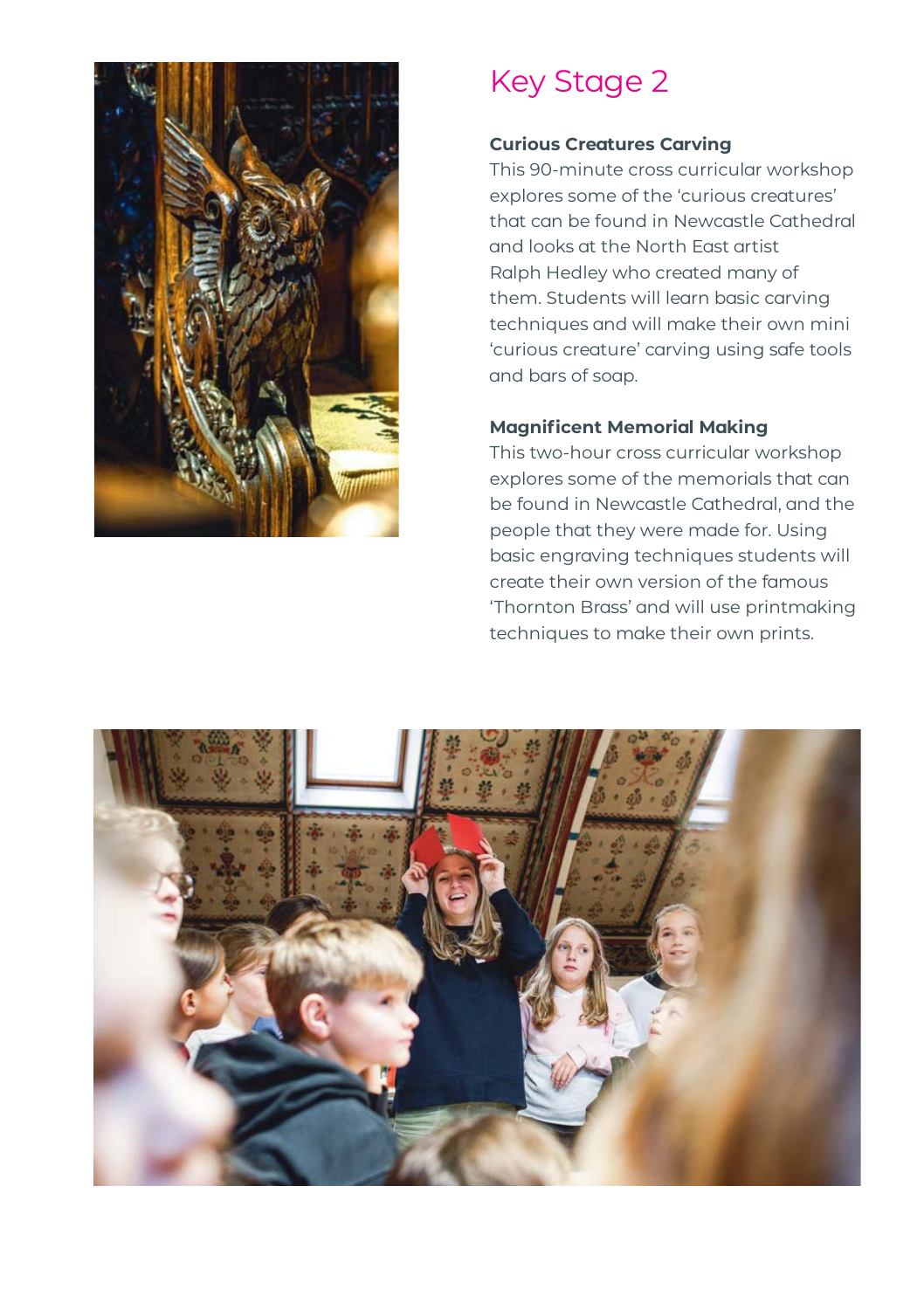

#### **Behind the Scenes Tour**

Throughout 2020, you can arrange a behind the scenes 'hard hat' tour with Newcastle Cathedral's specialist building contractors. Get a close up look at some of the changes taking place and learn about the unique skills needed to work on a Heritage site.

## How to book

If you are interested in booking any of the offers in this leaflet please contact the Learning team at **learning@newcastle cathedral.org.uk** or call 0191 232 1939 with at least 3 weeks' notice.

These activities are FREE\* and open to all schools that teach KS1 and/or KS2 students. All materials and equipment are included. Creative History workshops are led by a member of Newcastle

Cathedral's Learning team. Workshops can either be held at your school or at Newcastle Cathedral.

Our workshops are cross-curricular and have been designed using the National Curriculum for guidance. All our workshops include elements of Literacy, History, RE and Art and Design. Please let us know if you would like us to incorporate a specific theme or topic into your session.

\*We can provide one Creative History workshop per school free of charge. Additional workshop bookings come with a cost of £2 per child.

This activity is kindly supported by The National Lottery Heritage Fund.



To join the Newcastle Cathedral Learning mailing list please contact: **learning@newcastlecathedral.org.uk**